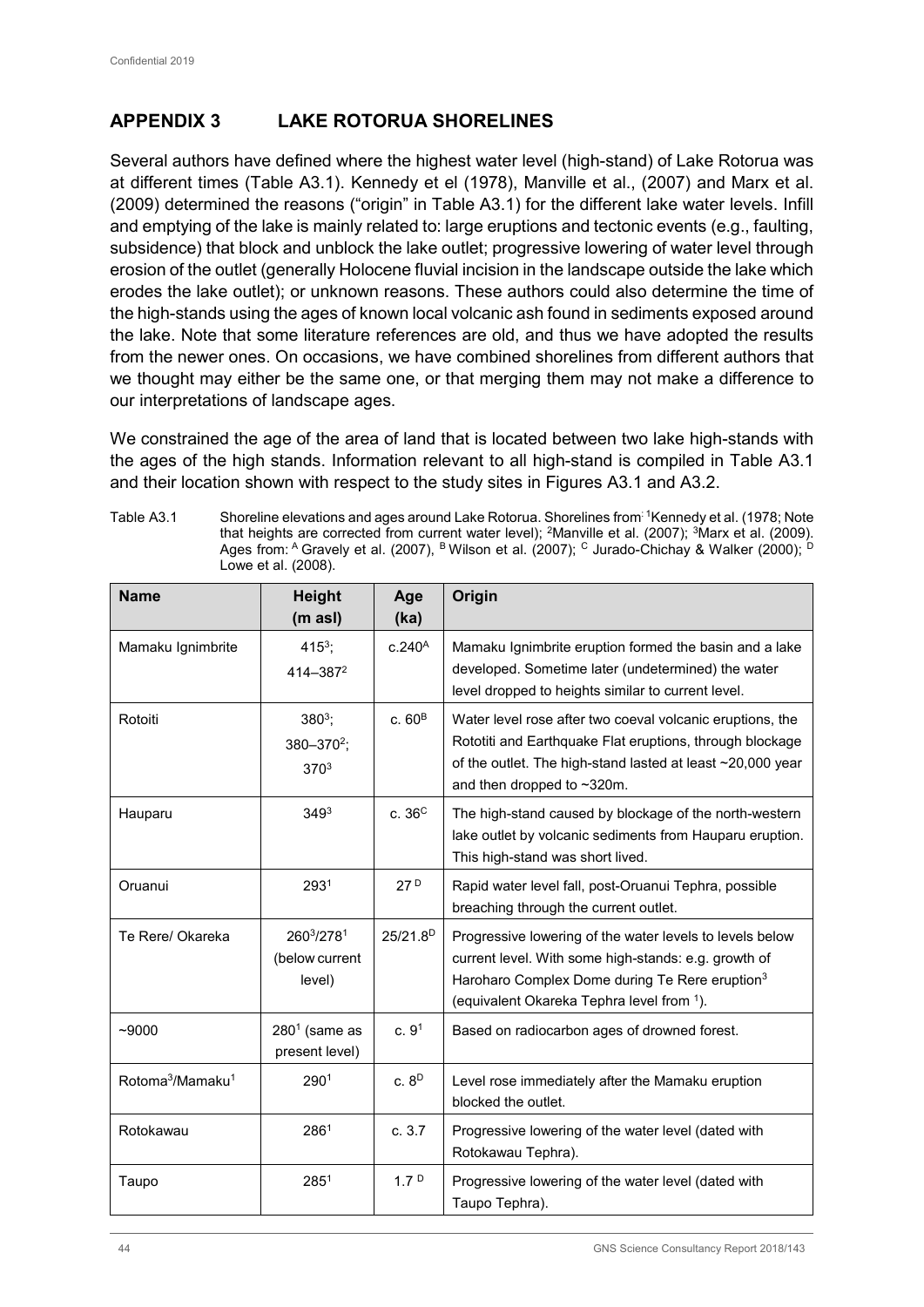| <b>Name</b> | <b>Height</b><br>(m asl) | Age<br>(ka) | Origin                                                                  |
|-------------|--------------------------|-------------|-------------------------------------------------------------------------|
| Kaharoa     | 2831                     | 0.64P       | Progressive lowering of the water level (dated with<br>Kaharoa Tephra). |
| Current     | 280                      |             |                                                                         |



<span id="page-1-0"></span>Figure A3.1 Paleoshorelines of Lake Rotorua (compiled from Kennedy et al. 1978, Manville et al. 2007, Marx et al. 2009) that correlate to changes in lake levels following volcanic activity dating back 240 000 years. The development sites at Ngongotaha, Wharenui, Pukehangi Road, Peka, Airport and Eastside lie predominantly on these old lake deposits. Buildings and other human-made structures distort the contours in built up areas.